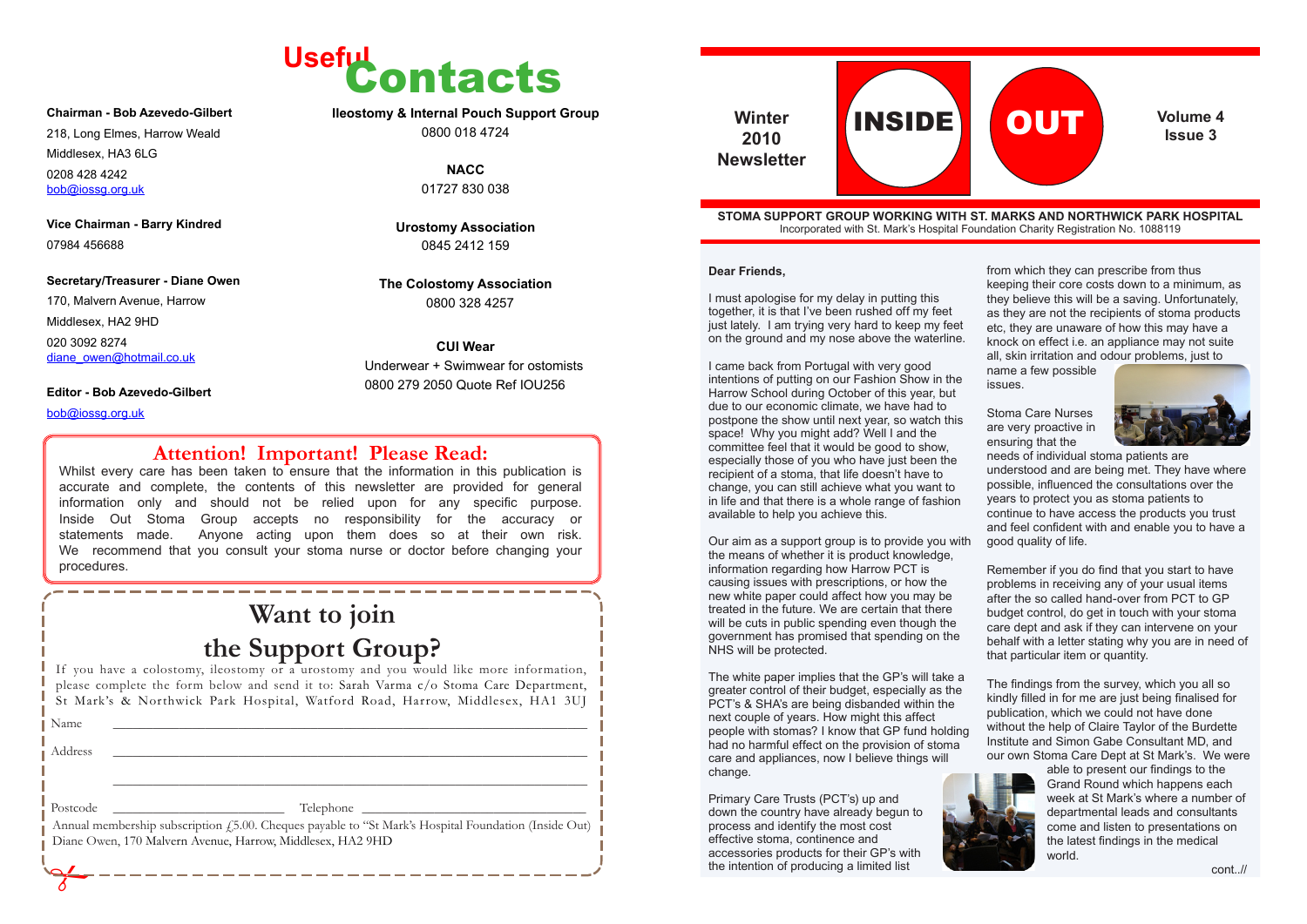that I mean do we continue to hold it every year or should we do it every two years? I would like you to tell me and your committee what you would like to see happen. Do you find them helpful? Do you find the speakers are covering the areas that you would like to hear about, or are there subjects that you would like them to talk about? Please let me and your committee members know, you can either write to me or send an email to me at:

bob@iossg.org.uk my address is on the back of the newsletter.

Finally, I mentioned that this will be my last year in office as your Chairman. I



will be standing down so that someone else can bring in new ideas, add to the ethos of how the group runs and in how it can continue to support stoma patients, new and old.

Firstly it has been an honour and a privilege to have served the group over the last eleven years (twelve) by the time I hand over. I have gained so much from you all and I hope I have been able to pass on my knowledge to those of you who have needed it.

This does not mean that I'm walking away completely; you cannot get rid of me that easy, sorry! I would like, as the MP's put it, spend a little more time with my family. I will also be able to update our website with the information I have gathered over the years, four boxes full, which is waiting for me to scan. I just do not have the time at the moment and the idea of our website is to keep you updated with what is happening, the changes in the medical world plus the never ending government changes which have an effect on our every day to day lives.

I can only do this by having the time, I'm sure you will understand. But hey, we still have to find someone who is willing to take up post. I will of course introduce him/her to all those I have met and who they can talk to for guidance. So come on, put on your thinking caps and come up with some names who you feel you would like to represent you!

A Merry Christmas to you all and a Very Happy New Year.

Kind Regards

*Bob*

We now have to take this to the next stage which is to see how we can improve on what is already set up i.e. nursing while in hospital to after care once a patient has left the hospital.

We also spoke about our Information/Open days which we have been holding every year, and whether to continue in the same light, by

St Mark's is in a privileged position as it is recognised not only throughout the UK but also worldwide, and in my eyes should be setting the benchmarks for the rest to follow and not the other way round. This can only be done if it listens to those who have gone through the ordeals and are having to deal with their new way of life. Hence I am meeting up with Mr Jarindra Warusavitarne, General Surgeon and overseer of the Stoma Care Department and Jo McCarthy, head of Nursing for Surgery to see if we can improve on what is already in place. I will of course keep you updated not only via our newsletter but also on our website which you can find on www.iossg.org.uk hot gossip page.

For those of you who were able to make it to our AGM on the 21st of October, where we talked about the latest on the Live Consultation and how it is affecting us on a day to day basis, especially as Harrow PCT is the only PCT that is making stoma patients life more difficult by implementing their interpretation on the final

outcome of the consultation which came into effect in April of this year. We in Harrow have had to live with the demands since September of last year. I am scheduled to have a meeting soon with both the



head of Pharmacy, Anna Jenkins, Head of Complaints Helen Butler, and the Chair of the PCT Dr Gillian Schiller to talk over a number of issues that are affect some of you. I am hoping that they will listen to reason. It is not we, as stoma patients are not unreasonable or that our appliances and accessories are life threatening, but they do restrict our quality of life, and by putting what I think are petty restrictions to try and save what are a few pence in regards as to the main budget of Harrow PCT. Hopefully we will have some more positive news in our next newsletter, but in the meantime you will be brought up to date through our website and our coffee mornings which you will find updated in this edition.

# **INSIDE OUT 2011 COFFEE MORNINGS from 10am to 12pm**

Follow the sign to our meeting room

| <b>January</b>   | <b>Tuesday 18th</b>                                            | <b>Fittleworth</b>                                    |
|------------------|----------------------------------------------------------------|-------------------------------------------------------|
| <b>February</b>  | <b>Wednesday 2nd</b><br><b>Thursday 17th</b>                   | <b>BBraun</b><br><b>ConvaTec</b>                      |
| <b>March</b>     | <b>Friday 4th</b><br><b>Monday 14th</b><br><b>Tuesday 29th</b> | <b>Pelican</b><br><b>CliniMed</b><br><b>Hollister</b> |
| <b>April</b>     | <b>Wednesday 13th</b><br><b>Thursday 28th</b>                  | <b>Ostomart</b><br><b>Salts</b>                       |
| <b>May</b>       | <b>Friday 13th</b><br><b>Monday 23rd</b>                       | <b>Oakmed</b><br>Dansac                               |
| <b>June</b>      | <b>Tuesday 7th</b><br><b>Wednesday 22nd</b>                    | <b>CliniMed</b><br><b>Convatec</b>                    |
| July             | <b>Thursday 7th</b><br><b>Friday 22nd</b>                      | <b>Fittleworth</b><br><b>BBraun</b>                   |
| <b>September</b> | <b>Monday 5th</b>                                              | <b>OakMed</b>                                         |
|                  |                                                                |                                                       |

## **Newsletter Editor Wanted**

Is there anyone out there who would like to take over the rewarding role of Editor for our Newsletter?

The role involves receiving the articles that are sent in and fitting them into a template. Additionally, feel free to revamp it - its your newsletter and you know what you would like to see and what would help other stoma patients. Please come forward - I know there is a budding news editor out there who is itching to get a chance to have a go!

> Please contact me at: bob@iossg.org.uk or Telephone 0208 428 4242



 $\frac{1}{2}$  at our correct morning monies go to our group.

*Bob*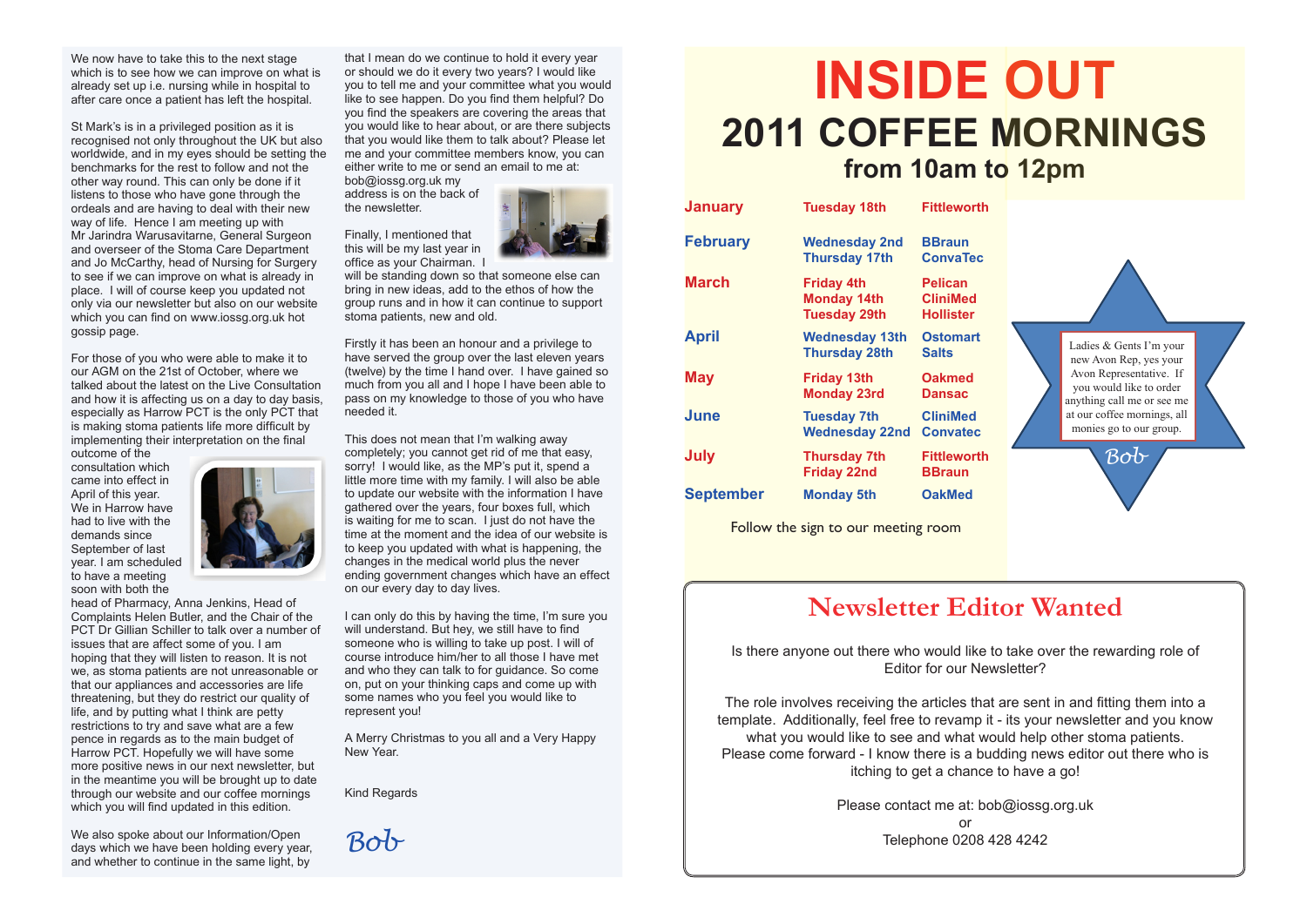Hi there fellow 'Inside Outers',

It seems incredible that Christmas is nearly with us again. Why is it that as you get older time seems to pass so quickly? It seems as though it was only a couple of months ago that we were celebrating New Year!

As I am on the subject of money – you know what's coming next – your membership fees, £5, are due next month. If it helps, I have standing order forms available for you to use, if you would prefer to use this method, then please let me know.

It was good to see some of you at the AGM last month. When I was talking through the financial report one issue that was discussed was the large amount spent on food for our Open Day! Well of course it wasn't our usual Open Day, it was a dinner to celebrate our 10th anniversary at the Masonic Lodge in Northwick Circle – so all was explained. The AGM was held separately at the Windsoc Club in South Harrow (with food of course!) after the end of the financial year. Because this AGM was so late I'd forgotten what had happened the previous year (and so had Bob!).

It was a great pity that the fashion show had to be cancelled because of the lack of support. Bob had spent a lot of time organising the evening, and it was with much regret that we had to cancel. We lost about £300 cancelling but would have lost a lot more had we had gone ahead.

I send out over 200 newsletters. I wonder why members (in the loosest term because to be a member you should have paid your £5) don't support events that Bob and the committee organise. The 10th anniversary dinner only had about 20 members in attendance. OK the newsletter gives you info re your stomas but even if you have a stoma you are entitled to a night out!

Two New Year resolutions to add to your list for 2011 – (i) please pay your membership and (ii) support the one or two events that are organised for the group.

I finish by wishing you all a Happy Christmas and a prosperous New Year.

Diane

#### **INSIDE OUT ACCOUNTS 1/4/09 - 31/3/10**

| <b>Income</b>           | 1/04/09-31/03/010 | <b>Expenses</b>          | 1/04/09-31/03/10 |
|-------------------------|-------------------|--------------------------|------------------|
| Carried forward         | £1,625.90         | AGM (Food, drinks etc)   | £897.58          |
| Donations               | £735.00           | R A-G / general expenses | £1,441.81        |
| Manufacturers donations | £700              | Envelopes                | £52.83           |
| Membership              | £260              | PMT (printing)           | £358.80          |
|                         | £3,320.90         | Euroffice                | £109.91          |
|                         |                   | Ace                      | £12.80           |
|                         |                   |                          | £2,873.73        |
|                         | Balance 31/03/09  | £1,625.90                |                  |
|                         | Income            | $+£1,695.00$             |                  |
|                         |                   | £3,320.90                |                  |
|                         | Expenditure       | $-E2,873.73$             |                  |
|                         | Balance 31/03/10  | £447.17                  |                  |

I remind members that these accounts are audited through St. Mark's Foundation and I just take the relevant information from the accounts. Please note that without the manufacturers donations we would be in a sorry state. Bob's expenses (R A-G) cover all sorts of expenses including postage and costs incurred when Bob adds to/deletes/amends the website. Bob has moved to another website 'manager'. The website is brilliant and we should be very grateful to Bob. If he charged by the hour we would be in a sorry state. The accounts also show a quarterly payment of £135 for the website.

www.fittleworth.com email: caring@fittleworth.com

# Live life **to the full**



#### SPECIALISTS IN HOME DELIVERY OF MEDICAL APPLIANCES

- Delivery to any UK address
- Quick, discreet and reliable service
- Complimentary accessories with each order
- Comprehensive sample service
- Overseas Emergency Cover World Assist Alliance
- Helpful, friendly and knowledgeable staff

We are open 6 days a week: 8am to 8pm weekdays 9am to 1pm on Saturdays

**Freephone** National **0800 378 846**  Scotland **0800 783 7148**

Life doesn't have to be limited when you need to use a medical appliance.

Have your supplies delivered straight to your door, freeing up your time to live life to the full.



## Life is rich, exciting and diverse …and we think it should be enjoyed!